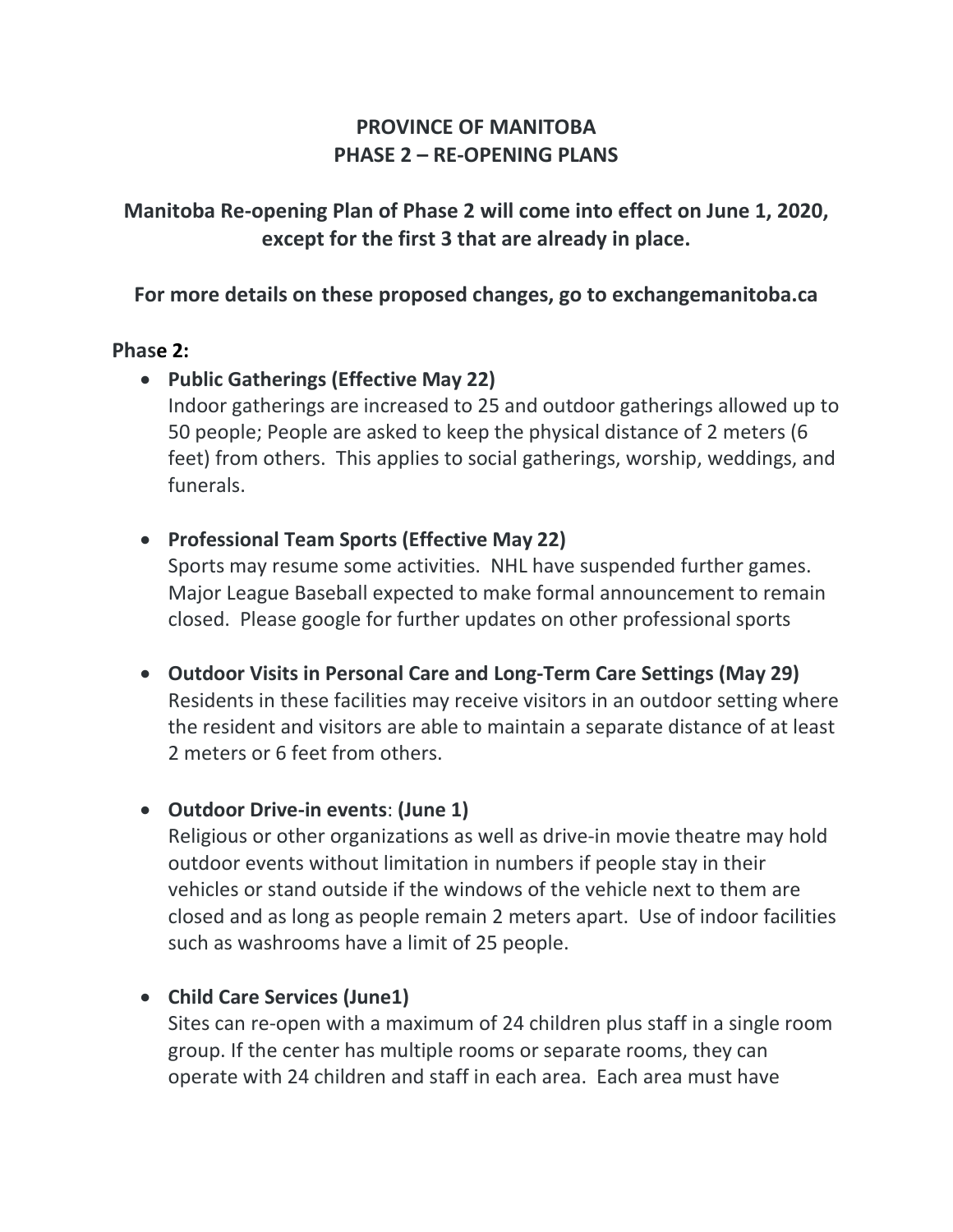separate entrances/exits and/or staggered drop offs from a shared entrance. There will be no gatherings in a common area.

#### • **Schools:**

Although classroom learning remains closed the remainder of the school year, school can open for staff and specific programs. Students can meet with teachers for assessment and planning for resumption of classes in Sept.

Occupancy must be based on the physical distancing of 2 metres (6 feet) in individual rooms with no more than 25 people per room.

Limited access to school facilities will continue where physical distancing is available.

Indoor occupancy is limited to 50% of normal occupancy or one person per 10 square meters.

Teachers and students may meet in small groups or one-on-one settings to do student assessments, provide clinical supports, administer recovery and remedial learning plans.

Day Camps and summer programming may operate.

Scheduled students can access WIFI and/or computer equipment. Manitoba Education will provide directives and guidelines with public health officials for guidance.

## • **Day Camps (June 1)**

Can continue to operate if they maintain occupancy and activity levels that allows safe physical distancing of at least 2 meters (6 feet). Maximum number of children per group is 24. Choirs or sing song activities are not permitted as it poses a higher risk of transmission through singing than speaking. Overnight camps are not permitted in this phase.

## • **Post-secondary Institutions and Vocational Colleges (June 1)**

Post-secondary institutions and vocational colleges may provide learning in settings where learning and research require hands on, such as labs, practicums, etc.

Facilities may also open for staff, students, and specific programs such as senior undergraduate/graduate level courses.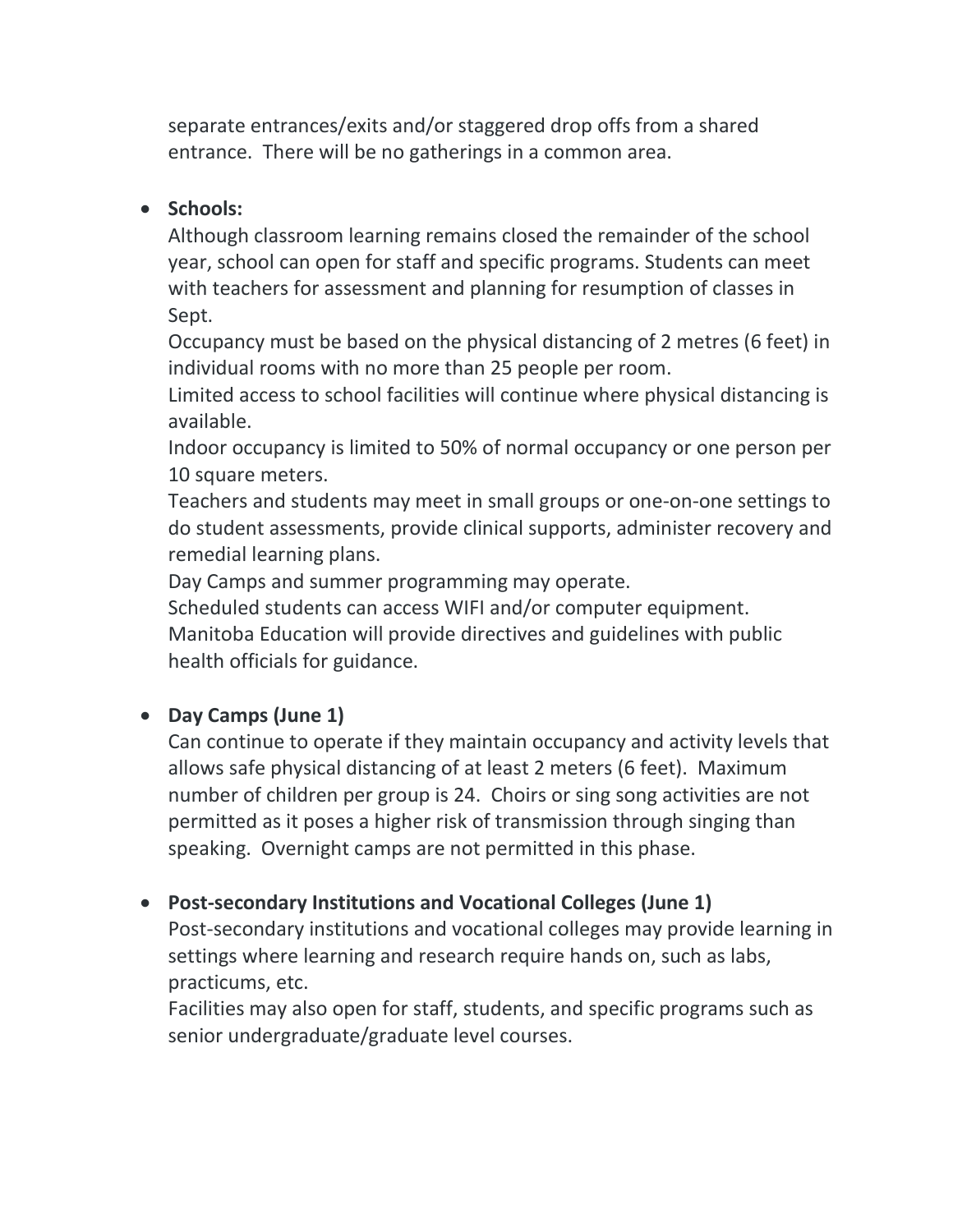#### • **Team Sports and Other Recreational Activities**

Organized activities such as team sports, arts and cultural activities can resume if precautions are taken – physical distancing, enhanced cleaning of equipment and indoor spaces. People attending events maintain physical distancing at least 25 meters from others.

## • **Outdoor Recreation Facilities and Golf Courses**:

Outdoor recreation facilities allowed but must comply with separation of at least 2 metres from others. Indoor occupancy limits of 50 per cent of normal business levels or one person per 10 square meters.

• **Travel to northern parks, campgrounds, cabins, lodges, and resorts:** Manitobans permitted to travel directly to those areas north of  $53<sup>rd</sup>$  parallel from within Manitoba. They are to avoid visiting local communities, including First Nations communities, and to follow the same guidelines as Manitobans traveling to cottages or second residence.

# • **Public/Private Swimming Pools, Splash Parks, Spas, Fitness Clubs, Gyms and Training Facilities:**

Public/Private indoor and outdoor swimming pools, spas, fitness clubs and gyms may re-open if members of the public are reasonably able to maintain social distancing of at least 2 metres from others, except for brief exchanges.

Requirement to limit occupancy to 50% of normal business levels or one person per 10 square meters, whichever is lower.

#### **Gyms/Exercise/Training Facilities, Pools and Rinks**

Patrons at a higher risk of serious illness may consider waiting to return to these facilities.

## • **Community/service centers:**

Community centers and other multi-purpose facilities such as arenas and town halls can re-open if they are used for classes and activities allowed in Phase 2 and follow specific guidelines for the type of use.